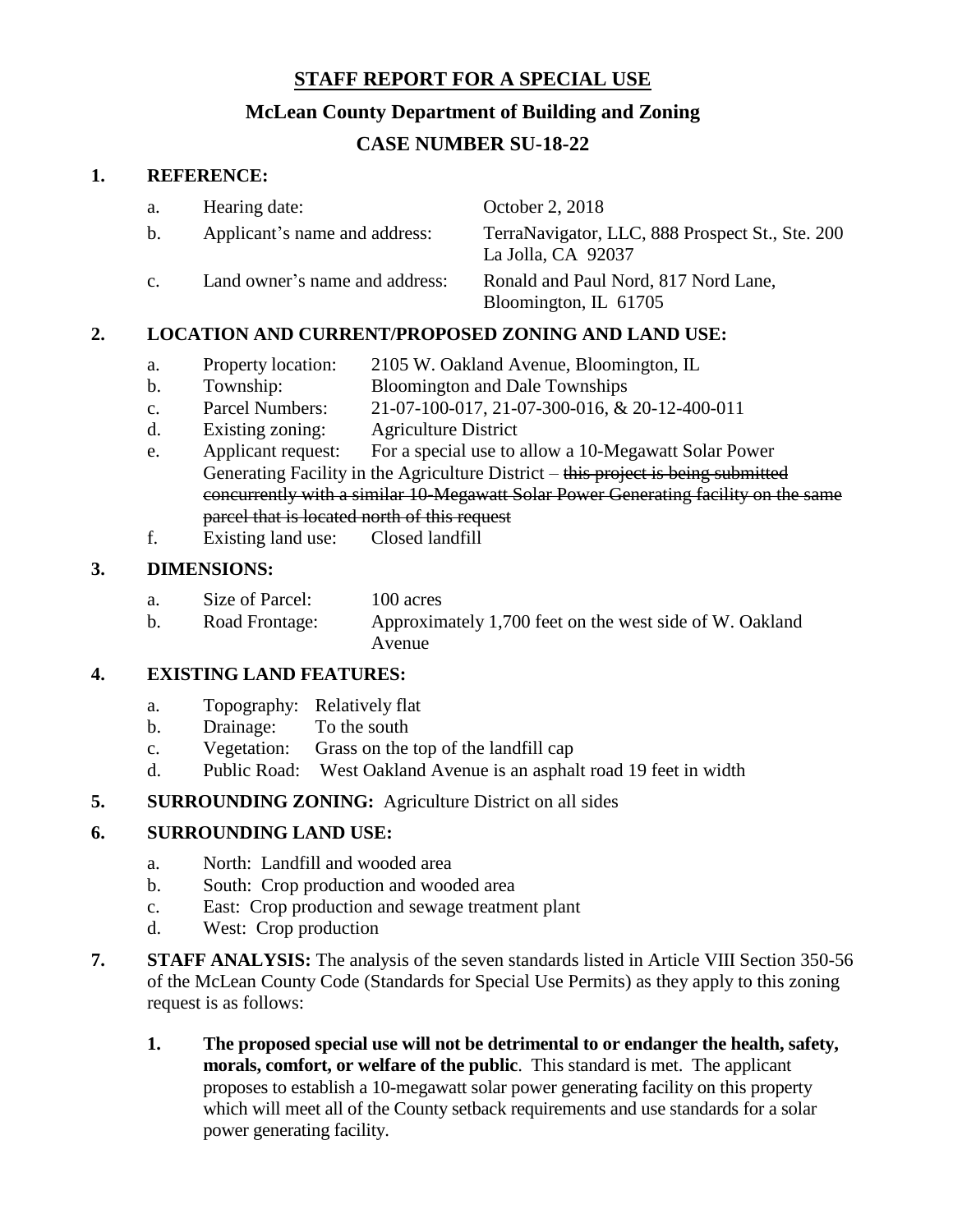The application indicates that this facility will contain ballasted racking systems that contain rows of Photovoltaic (PV) modules mounted on ballast blocks in accordance with the load bearing capacity of the landfill cap. According to the application, the panels will be designed and located in accordance with the existing landfill gas collection and monitoring systems. The location of the racking systems will ensure access to the gas collection and monitoring systems and ensure no penetration or damage is done to the landfill cap. The modules will be fixed, tilted to the south, will be approximately 6.5 feet in height and will be designed with an anti-reflective coating.

The applicant submitted an EcoCAT communication from the Illinois Department of Natural Resources which indicates that there is no record of State-listed threatened or endangered species, Illinois Natural Area Inventory sites, dedicated Illinois Nature Preserves or registered Land and Water Reserves in the vicinity of the project location.

A decommissioning plan that includes an Agricultural Impact Mitigation Agreement with the Illinois Department of Agriculture and financial assurance acceptable to the County need to be provided.

A contact person for the applicant will need to be kept on file with the Department of Building and Zoning for issues/complaints upon completion of the facility.

The applicant has submitted a letter to the Illinois Historic Preservation Agency.

- **2. The proposed special use will not be injurious to the use and enjoyment of other property in the immediate vicinity for purposes already permitted or substantially diminish property values in the immediate area.** This standard is met. Nearby land used for crop production, a wastewater treatment plant and a landfill will continue to be desirable for such use. The panels will be designed and located in accordance with the existing landfill gas collection and monitoring systems. Ground cover that encourages pollination, recommended by the McLean County Soil and Water Conservation District, will need to be installed. The solar arrays will be designed with an anti-reflective coating.
- **3. The proposed special use will not impede the orderly development of the surrounding property for uses permitted in the district.** This standard is met. Nearby land used for crop production, a wastewater treatment plant and a landfill will continue to be desirable for such use.
- **4. Adequate utilities, access roads, drainage and/or other necessary facilities have been or will be provided.** This standard is met. The property has approximately 1,700 feet of frontage on the west side of West Oakland Avenue The Bloomington Township Fire District will provide fire protection for the subject property. Predevelopment drainage patterns will be retained as much as possible. The applicant will need to develop the solar farm compatible with any closure plans of the landfill approved by the Illinois Environmental Protection Agency. The applicant has obtained a signoff from the County Health Department.
- **5. Adequate measures have been or will be taken to provide ingress and egress so designed as to minimize traffic congestion in the public streets.** This standard is met. It appears that safe site distance can be provided at the proposed entrance. The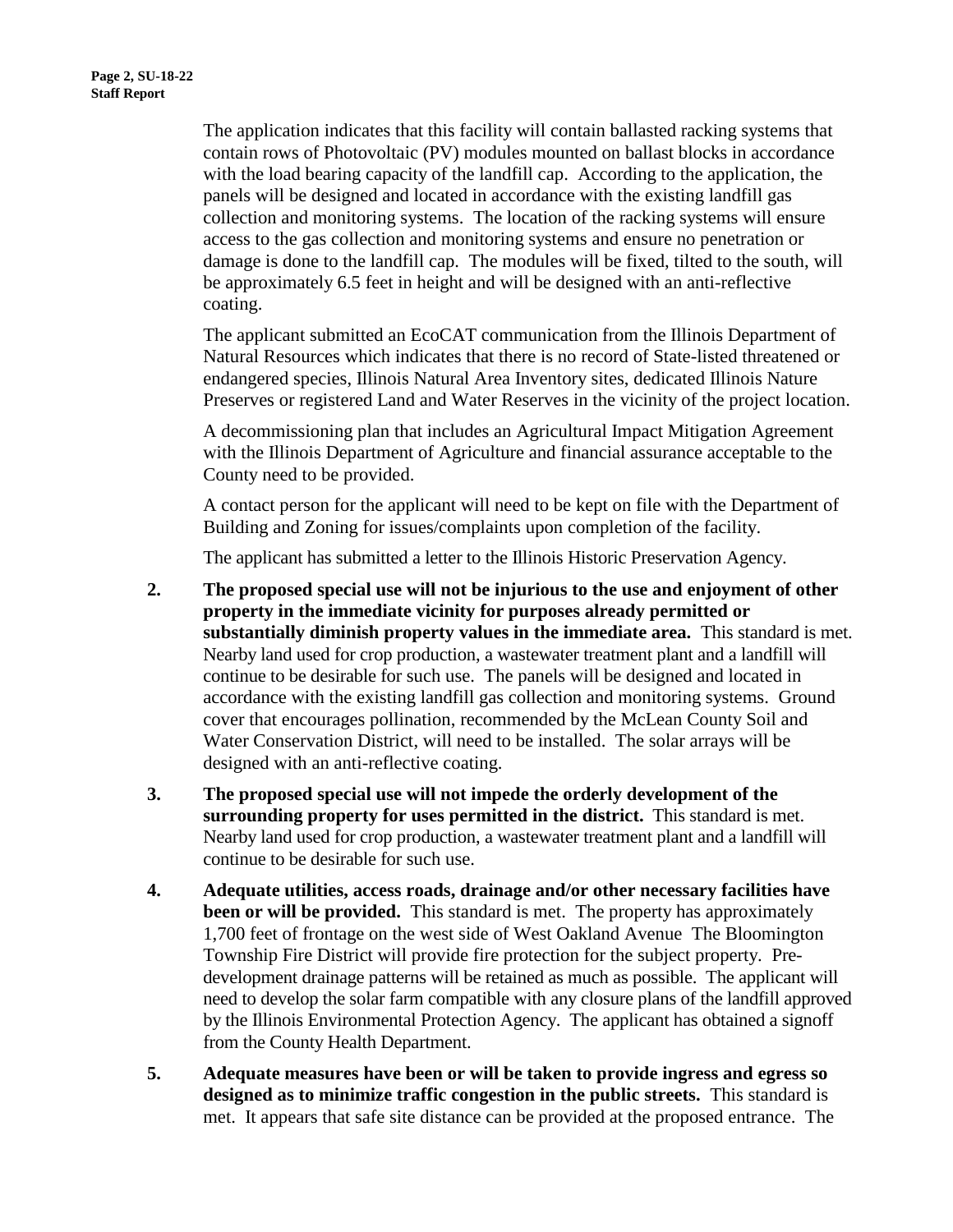applicant has been in communication with the City of Bloomington Engineer about obtaining an entrance permit.

- **6. The establishment, maintenance and operation of the special use will be in conformance with the intent of the district in which the special use is proposed to be located.** This standard is met. The preamble states "Provide for the location and govern the establishment and operation of land uses which are compatible with agriculture and are such a nature that their location away from residential, commercial and industrial areas is most desirable".
- **7. The proposed special use, in all other respects, conforms to the applicable regulations of the district in which it is located.** This standard is met
- **8. CONCLUDING OPINION:** Staff recommends that this application meets all of the standards set forth in Article VIII Section 350-56 (Standards for Special Use Permits), provided compliance with the following stipulations:
	- 1) An entrance permit shall be obtained from the City of Bloomington before a construction permit is issued.
	- 2) The applicant shall complete consultation with the Illinois Historic Preservation Agency before a construction permit is issued.
	- 3) The solar panels shall be installed with an anti-reflective coating.
	- 4) Groundcover that encourages pollination that is recommended by the McLean County Soil and Water Conservation District needs to be installed.
	- 5) A contact person for the applicant will need to be kept on file with the Department of Building and Zoning for issues/complaints upon completion of the facility.
	- 6) As a condition of receiving a permit from the County, the company must pay the cost of hiring an Illinois registered professional engineer to provide a certified estimate of decommissioning costs. The company shall provide decommissioning security financing for the estimated cost of decommissioning in the amount determined by the engineer or \$250,000 (\$25,000 per megawatt), whichever is greater. Security financing must be in the form of an irrevocable letter of credit or a cash escrow, unless the County Board, in its sole discretion, agrees to accept a performance bond. The decommissioning cost estimate will be reviewed and revised by the facility owner at least after the  $10<sup>th</sup>$  year of operation and each five years thereafter.
	- 7) The company must provide an Agricultural Impact Mitigation Agreement signed by the company and the Illinois Department of Agriculture prior to the issuance of a permit to construct from the County, and must certify that it will comply with all of the terms of the Agreement. Nothing in the Agricultural Impact Mitigation Agreement will preclude the County from establishing any standards that exceed those contained in the Agreement.